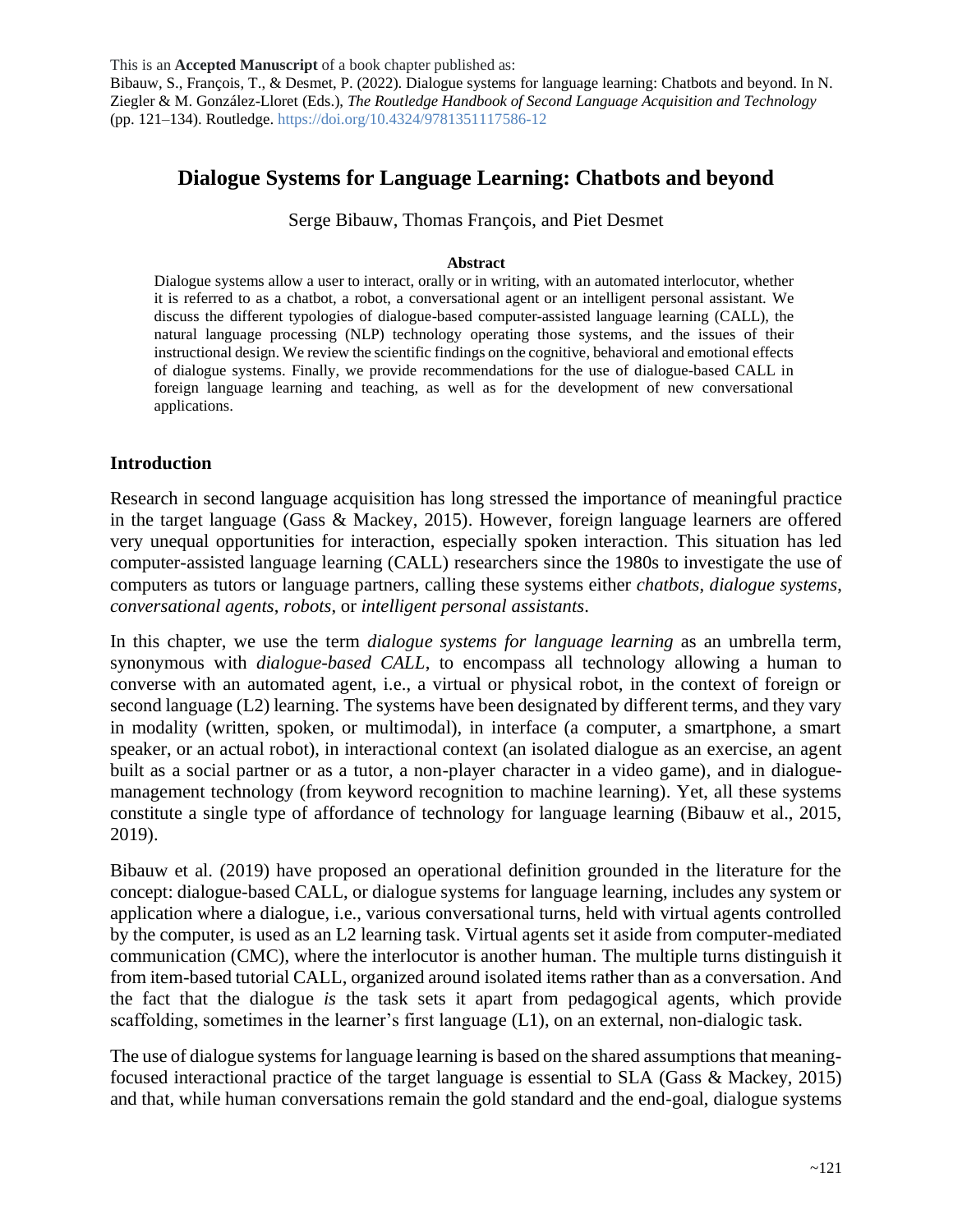can provide valuable opportunities for such practice to learners—particularly in foreign language learning contexts—who rarely have opportunities to interact in the target language (Sydorenko et al., 2019). Over human interlocutors, they even present the advantages of permanent availability, equanimity in case of repetitions or corrections, and a lower-anxiety environment, which might help beginning or apprehensive learners (Alemi et al., 2015). From an interactionist perspective of SLA, dialogue systems offer input, output, and interaction, including interactional feedback on one's messages. Many systems also provide corrective feedback and negotiation of meaning, which are known to have a major impact on language learning (e.g., Sato & Lyster, 2012). As a technology, dialogue systems fulfill many characteristics of what Thomas et al. (2012) called 'contemporary CALL': they provide feedback, 'mirror authentic environments', and 'provide users with opportunities for greater control, creativity, and freedom' (pp. 8-9).

#### **Historical Perspectives**

In the last forty years, efforts towards simulated L2 conversations have emerged in different domains, under different names, and with different focal points. We present a brief historical overview of the various types of dialogue systems for language learning.

*ICALL and Intelligent Tutoring Systems.* The first attempts of dialogue-based CALL date back to the early 1980s, in intelligent tutoring systems. Aware of the need to go beyond grammar practice in isolated items, "intelligent CALL" (ICALL) researchers started to leverage Natural Language Processing (NLP) techniques to allow for freer meaning-focused interactions (see Heift & Schulze, 2015 for a timeline of tutorial CALL). Various systems used very limited environments (*microworlds*) or sets of possible commands—inspired by text adventure games—to reduce the unpredictability of the user input. Most efforts were dedicated to the language parsing issues and the provision of automatic corrective feedback on open-ended input (e.g., Holland et al., 1995).

*Computer-Assisted Pronunciation Training (CAPT).* While almost all early ICALL systems were text-based, other research groups were working exclusively on speech. At the end of the 1990s, they capitalized on the advances in signal processing and automatic speech recognition (ASR) to develop speech-based systems focusing on correcting pronunciation (see Eskenazi, 2009). Some integrated the pronunciation correction in meaningful—though heavily constrained—dialogues, but naturally, the focus was essentially on pronunciation assessment (e.g., Engwall, 2012).

*Spoken Dialogue Systems (SDS).* In the 2000s, teams that had developed spoken dialogue systems for informational and commercial purposes on the telephone started to explore language learning applications (Eskenazi, 2009). With a stronger NLP background, they brought more complex dialogue management strategies, allowing for freer conversations, organized around specific tasks (ordering in a restaurant, booking a flight…). Some of these systems integrate the dialogues in 3D virtual worlds, with embodied—i.e., portrayed by an avatar—conversational agents and multimodal interfaces, as in the dialogue-based game presented in **Figure x.1**. In contrast, they do not always implement corrective feedback or any type of focus on form, emphasizing rather the output opportunities and the interactional feedback as their strong points.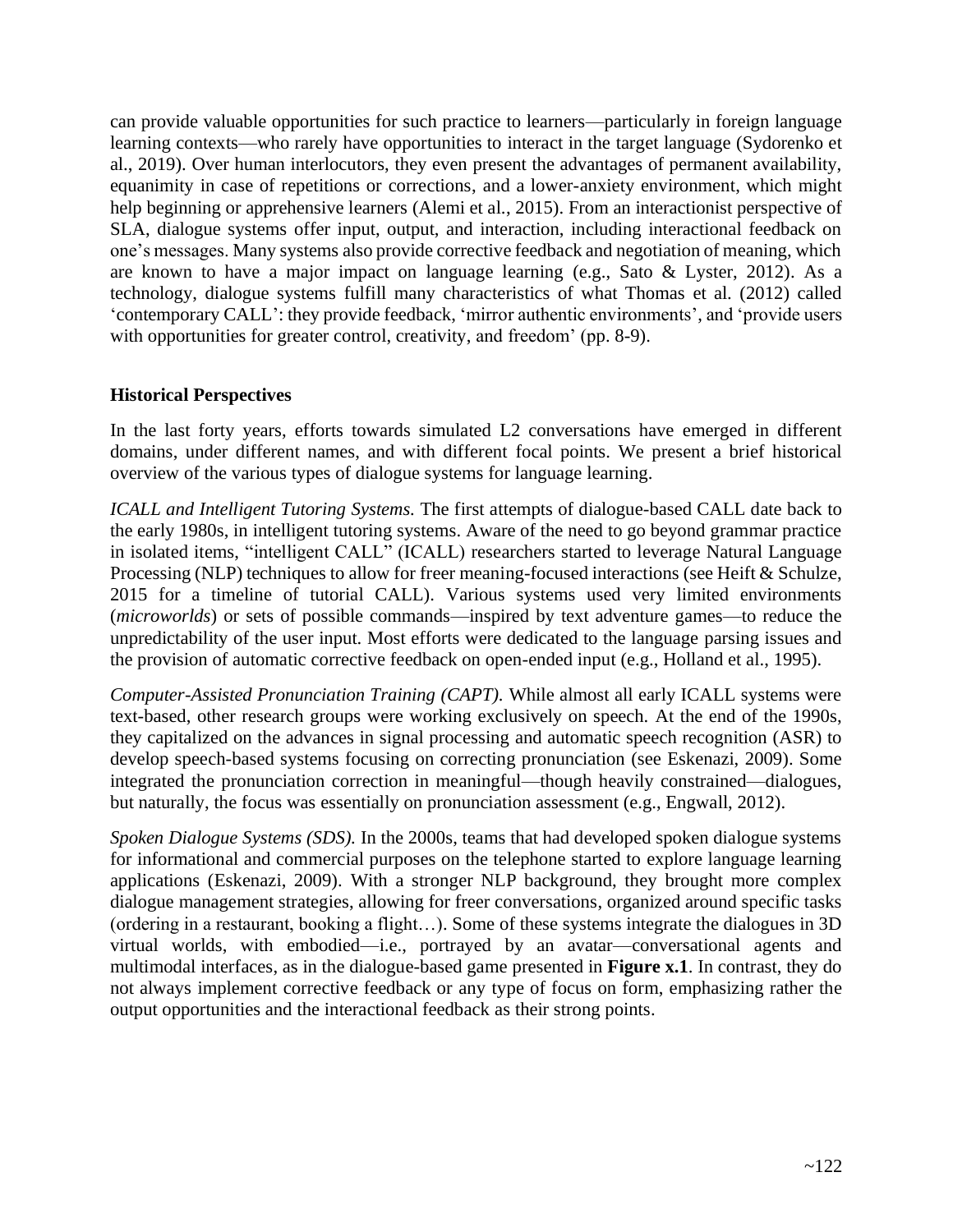

**Figure x.1** *Language Hero* is an example of a dialogue system for language learning integrated inside a video game.

*Social robots.* Recent developments have occurred in Human-Robot Interaction, using physical robots for the same purpose of maintaining a meaningful conversation (see van den Berghe et al., 2019 for a review). The dialogue technology behind it is often similar to SDS, hence sharing similar opportunities and challenges, but this type of research often appears in a separate field, under the label of Robot-Assisted Language Learning (Han, 2012). The physical presence of—usually—a single robot also means that it tends to be used in the classroom, in more collaborative ways, in comparison with more individual practice on computer-based SDS.

*Chatbots.* Almost none of the previous systems were ever usable by the general public, mostly remaining at the level of research prototypes. Chatbots, on the other hand, were created by computing enthusiasts to be openly accessible. Text-based, chatbots typically use relatively simple pattern-matching techniques to try to respond to the infinitely-unpredictable user messages. From the mid-2000s, certain chatbots were developed for language learning (e.g., the early [Dave](http://drwallace.vhost.pandorabots.com/pandora/talkbot?subid=9ee581f91e345394) for ESL), and existing ones were used by language teachers (see Fryer et al., 2020). The main limitation of traditional chatbots is that, because they are open-ended and reactive, conversations are often aimless and incoherent, and the initial curiosity can quickly wear off. Some recent chatbot attempts by language learning applications (e.g., Duolingo Bots, introduced in 2016 but later retired, supposedly temporarily), however, could offer more pedagogically and interactionally sound conversations.

*Intelligent Personal Assistants (IPA).* Finally, the emergence of Intelligent Personal Assistants such as Siri and Alexa—has recently opened new possibilities readily available for most learners. While IPAs are not designed for L2 learning, teachers and researchers have devised ways to exploit them interactionally with learners. With smartphones' IPAs, it will mostly consist of giving instructions to the learners to use the IPA to accomplish a certain task or dialogue result. With Alexa and similarly flexible systems, the instructional developer can program sets of commands and interactions that will lead to a specific exchange (Dizon, 2020).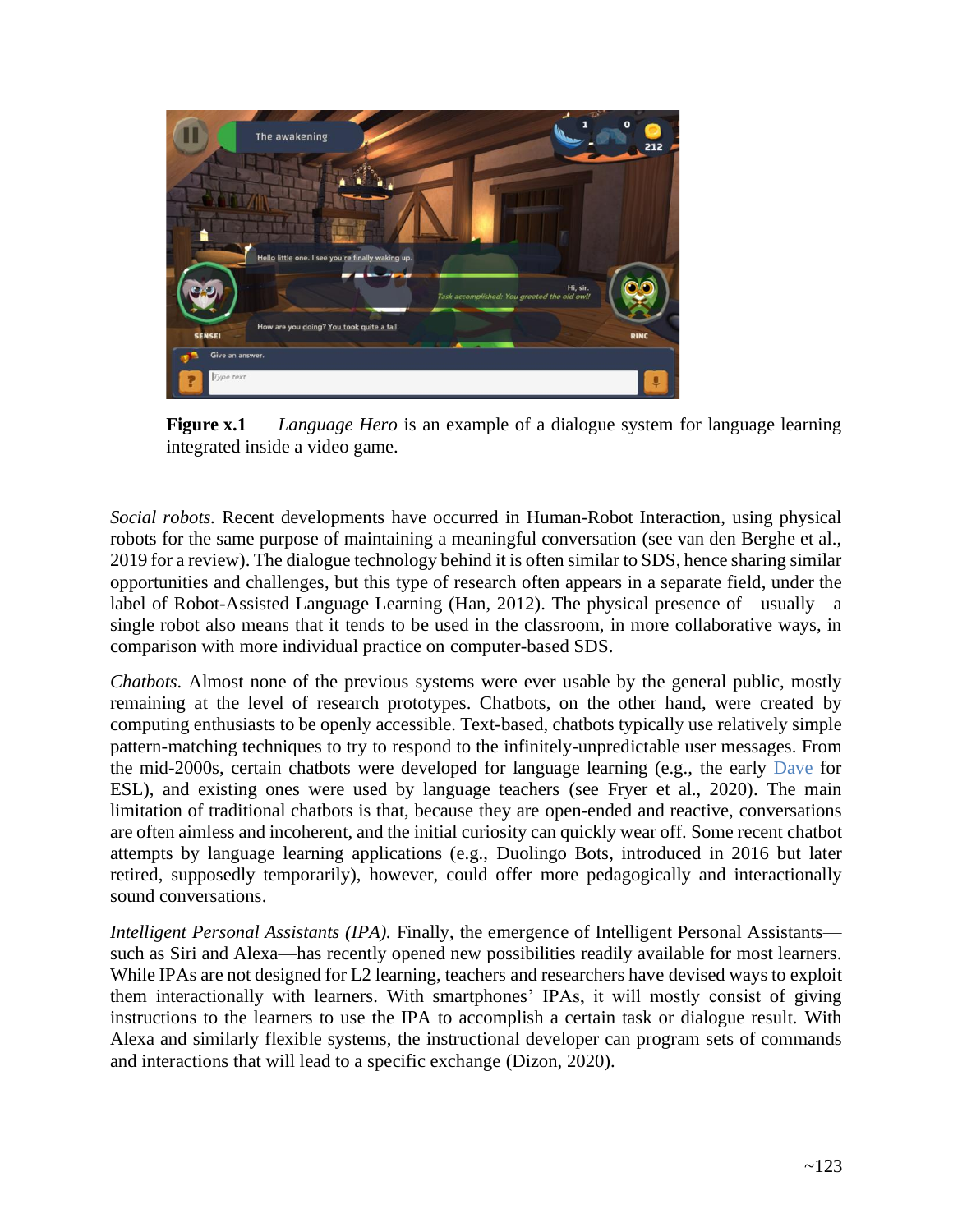#### **Critical Issues and Topics**

Dialogue-based CALL systems are diverse, differing in interactional design, technological design, and instructional design. An important research question is hence to clarify the design and implementation choices for developers and practitioners, and the pedagogical consequences of these choices.

## *Types of Systems and Interactivity*

Dialogue systems are regularly categorized based on disciplinary or historical criteria (as above), or on interface criteria, such as modality: 'chatbots' are typically text-based, while 'dialogue systems' are in majority voice-based. The supporting device typically plays a major role in how laypersons distinguish systems: many users see Siri and Alexa as different technologies because they operate primarily on different devices (smartphones vs. smart speakers), even though the NLP techniques that make them work can be identical; a similar reasoning applies to the distinction between telephone-based dialogue systems and robots.

From a technological point of view, Jokinen and McTear (2010) distinguish two types of spoken dialogue systems: *task-oriented systems*, which use the dialogue to accomplish a task, such as booking a flight or planning a vacation, and *non-task-oriented systems*, also called *open-ended systems*, where the conversation has no specific pre-established goal. Task-oriented systems are further categorized into *system-initiative* systems, where the user is restricted to short and predictable answers, and *conversational* systems, which leverage more complex processing to allow for freer interaction, closer to spontaneous speech.

From a language learning perspective, however, any taxonomy of systems should be grounded in the different affordances they offer for language learning. In their research synthesis of dialoguebased CALL, Bibauw et al. (2019) proposed a typology of systems based on the constraints each system imposes on the form and meaning of the user's input, considering that these constraints will directly influence the learning activity and its focal point. This typology distinguishes (1) *narrative systems*, such as branching dialogues where the user chooses among a list of pre-set utterances, (2) *form-focused systems*, where the meaning is imposed (e.g., by pre-establishing part of the utterance or providing the expected meaning) and all the focus is on form—pronunciation or target structures—through corrective feedback, (3) *goal-oriented systems*, which leverage task-oriented dialogue systems to allow for less constrained input by setting a context and a task to accomplish, and (4) *reactive systems*, such as classical chatbots, which offer open-ended interactions by leaving the initiative to the user and trying to provide a relevant response to each user's message (see Bibauw et al., 2019 for analysis of cases and discussion of implications).

Constraints on user production are directly linked to the degree of interactivity that each system offers. Drawing from McMillan's (2002) model of interactivity for web-based communication, it is possible to devise a model of interactivity for dialogue systems designed across two dimensions: (a) the *direction of adaptivity*, whether there is a continuous, reciprocal adaptivity to the interlocutor's responses (*two-way* adaptivity: the interactant who has the initiative adapts back its following turn to their interlocutor's action) or only an intermittent one, from one side only (*oneway*: the responder has a reactive role only), and (b) the *level of user control*, mainly defined by the initiative of the dialogue—user control is low when the system holds the initiative, and high otherwise. The four quadrants delimited on this bi-dimensional space, depicted in **Figure x.2**,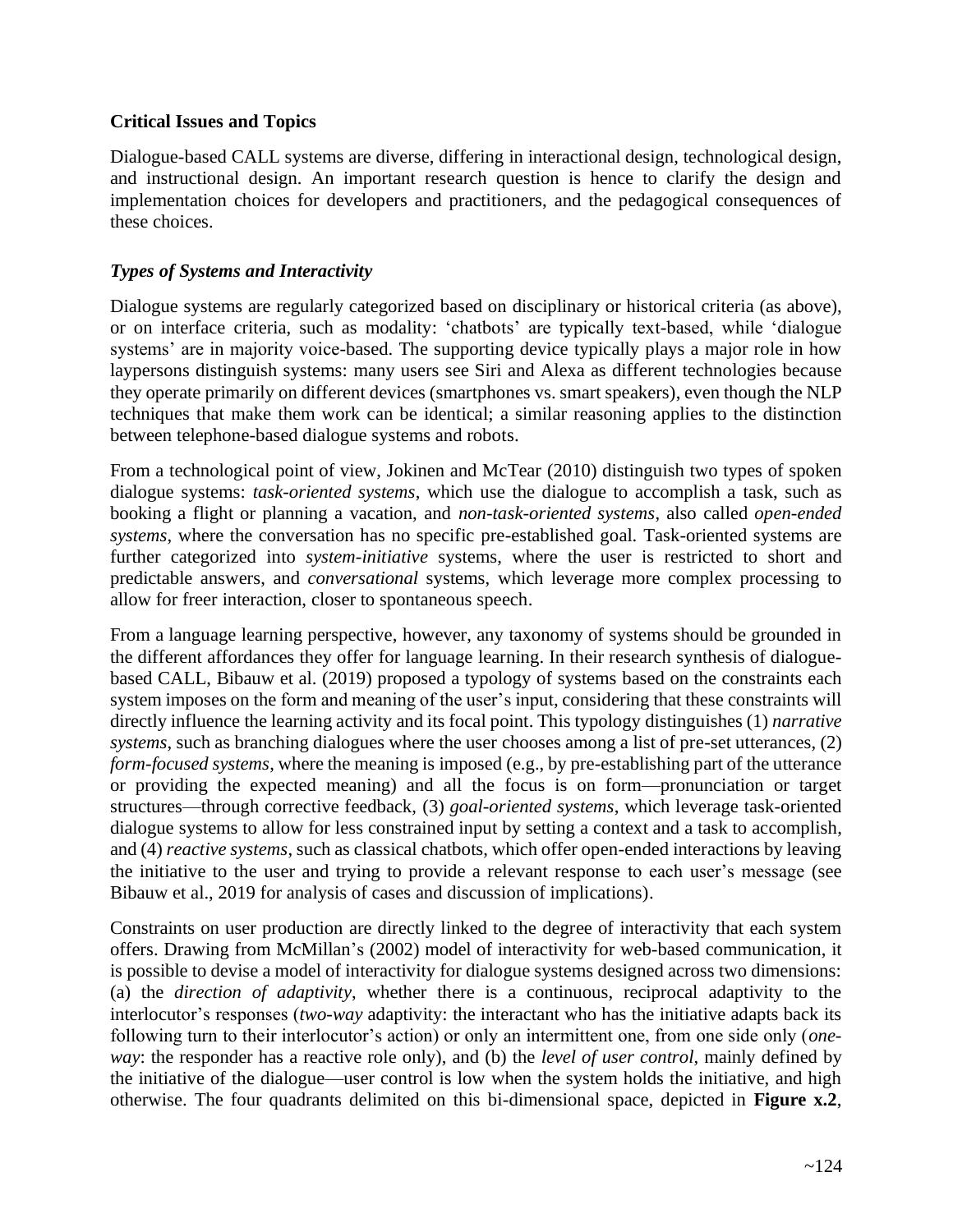correspond to four types of interactivity, from *system-guided* (one-way adaptivity, low user control) to *full-interactivity* (two-way, high user control), where the four types of dialogue-based CALL systems identified in Bibauw et al. (2019) fit perfectly.



**Figure x.2** Model of interactivity in dialogue systems for language learning (based on McMillan, 2002).

It is particularly the system-guided (form-focused systems) and full-interactivity (goal-oriented systems) options that offer the most promising affordances for language learning. The systemguided applications, in which the virtual agent does not (need to) take into consideration the user's replies to its questions or injunctions (for instance, it could mimic an interviewer following their list of questions, without reacting upon the answers), offers a natural evolution of item-based tutoring systems: by focusing on corrective feedback rather than interactional flexibility, it emphasizes L2 accuracy and form-focused practice.

On the other hand, the full-interactivity type of system provides an ideal environment for the autonomous practice of spontaneous, synchronous interaction—either spoken or written—, in particular for fluency development. While the context is usually determined, the user is relatively free to lead the conversation, and the system seeks to react appropriately. This highly interactive form of dialogue is relatively close to a human-human conversation. It is permitted by a predefined task or goal, which allows the system to circumscribe the domain and the possible conversational paths without locking the range of possible actions. This type of dialogue satisfies the first four key features of technology-mediated task-based language teaching, as identified by González-Lloret and Ortega (2014)—primary focus on meaning, goal orientation, learner-centeredness (allowing the learner to use a variety of linguistic resources), and holism (related to real-world communicative activities)—and constitute as such an ideal technology for autonomous task-based practice. However, it is also technologically more challenging to develop, considering the complexity of dialogue management.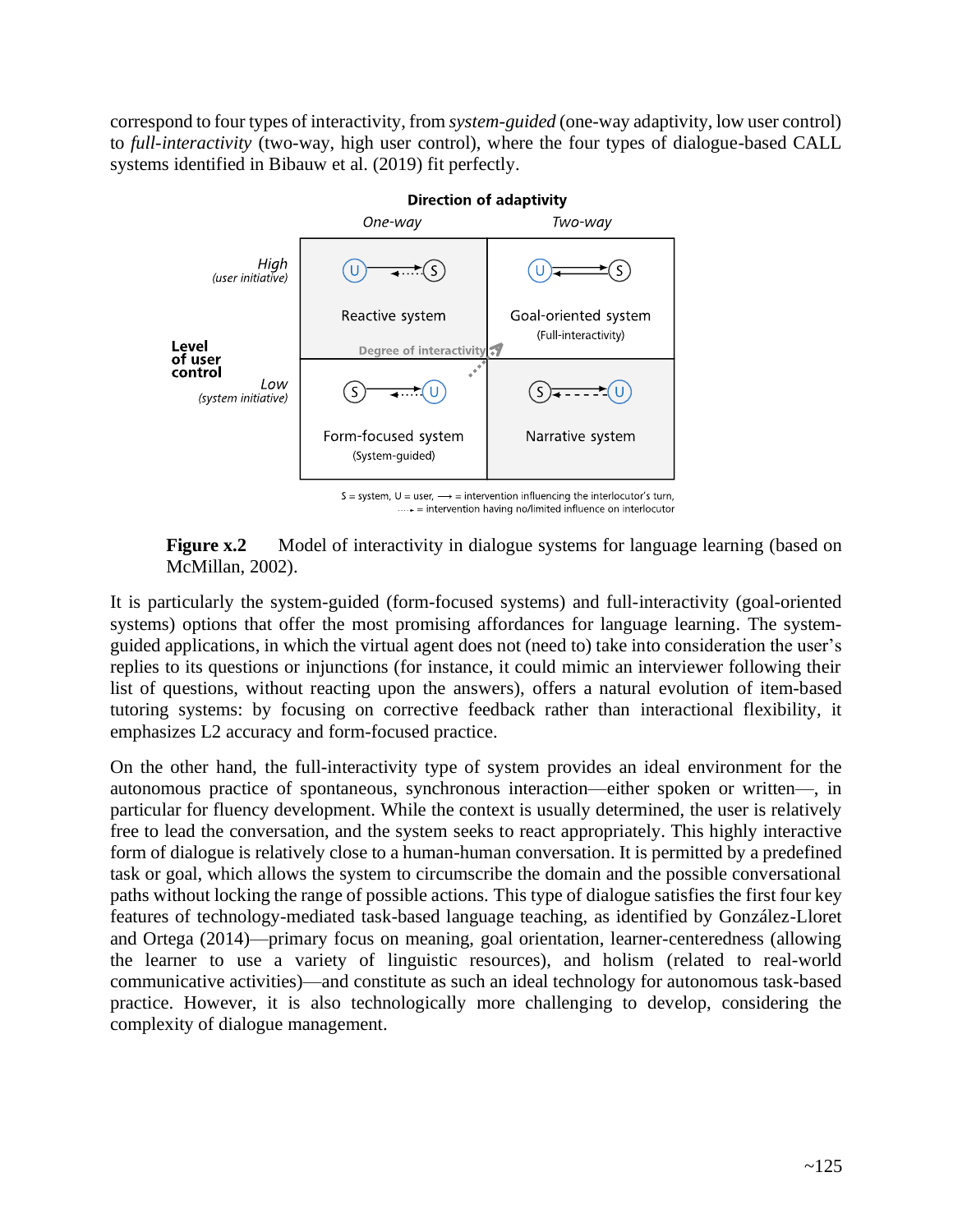#### *Dialogue Management Technology*

There is much diversity in the technology that operates dialogue systems, but it usually involves a series of complex NLP techniques. As this constitutes an entire field of NLP research (see Jurafsky & Martin, 2020, chap. 24), we can only skim over the question here.

The simplest approach to dialogue management is exhibited by rules-based chatbots—e.g., those programmed in AIML or Chatscript. Such chatbots try to respond to any possible user message by building large knowledge bases of pattern-matching rules (e.g., '\*my mother|mom\*' ⇒ 'Tell me more about your mother.') (Jurafsky & Martin, 2020). The limitations of this reactive approach, however, rapidly become evident. These systems allow for a few conversational turns, often driven by playful attempts at tricking the bot and exposing its shortcomings, but curiosity rapidly wanes. With such reactive systems, the lack of an interactional goal and the absence of conversational memory make it almost impossible to build up a longer exchange or to reach a conclusion to the conversation.

Very differently, task-oriented dialogue systems developed by NLP researchers traditionally implement a pipeline of modules: automatic speech recognition (for spoken input), natural language understanding, dialogue management, and natural language generation, plus speech synthesis if necessary (see Chen et al., 2017). This means that, after the vocal signal has been transcribed into text (e.g., 'Can I have a plastic bag, please?'), the message is first interpreted (natural language understanding)—for instance, via an intent classifier, to recognize the dialogue act intended (here, e.g., request-item), and an entity recognizer, which will extract isolated pieces of information (*item* = plastic bag)—, then integrated into the system's representation of the dialogue (dialogue state tracking: *user* = customer, *current step* = paying, etc.) to decide what following action to undertake (dialogue policy: *next act* = accept + give-item), and then convert this semantic action into a message (natural language generation: 'Of course. Here you are').

Each of these modules is an NLP challenge in itself and multiple strategies exist for each, which can generally be categorized as either rule-based or corpus-based (Jurafsky & Martin, 2020). In most commercial and research systems, natural language understanding is nowadays realized via data-driven machine learning techniques: intent and entity recognizers can be trained on a large annotated corpus of interactions (Serban et al., 2018). Dialogue state tracking and dialogue policy can also be learned from dialogue corpora, but in most commercial applications, they are built as handcrafted—i.e., created by a human—branching rules for the specific task at hand, eventually with probabilities of transitions between the branches learned from previous interactions (*probabilistic rules*). Natural language generation—the transformation of the semantic representation into an utterance—can also be learned from data, either in retrieval (the model selects the most appropriate utterance from an existing corpus of responses) or fully generative fashion (the model learns—with deep sequential learning techniques on big data sets—to recreate new sentences). However, again, many commercial applications rather use a knowledge base of handcrafted sentences, which trade the flexibility of data-driven approaches for higher reliability.

As one can see, research and commercial dialogue systems often follow radically divergent strategies. This phenomenon has been intensified by the rise of deep learning in NLP, with research on dialogue systems now essentially focused on using large corpora and complex neural networks, and even attempting end-to-end solutions—i.e., learning to select or generate an appropriate response directly from user input, requiring even larger corpora—rather than the traditional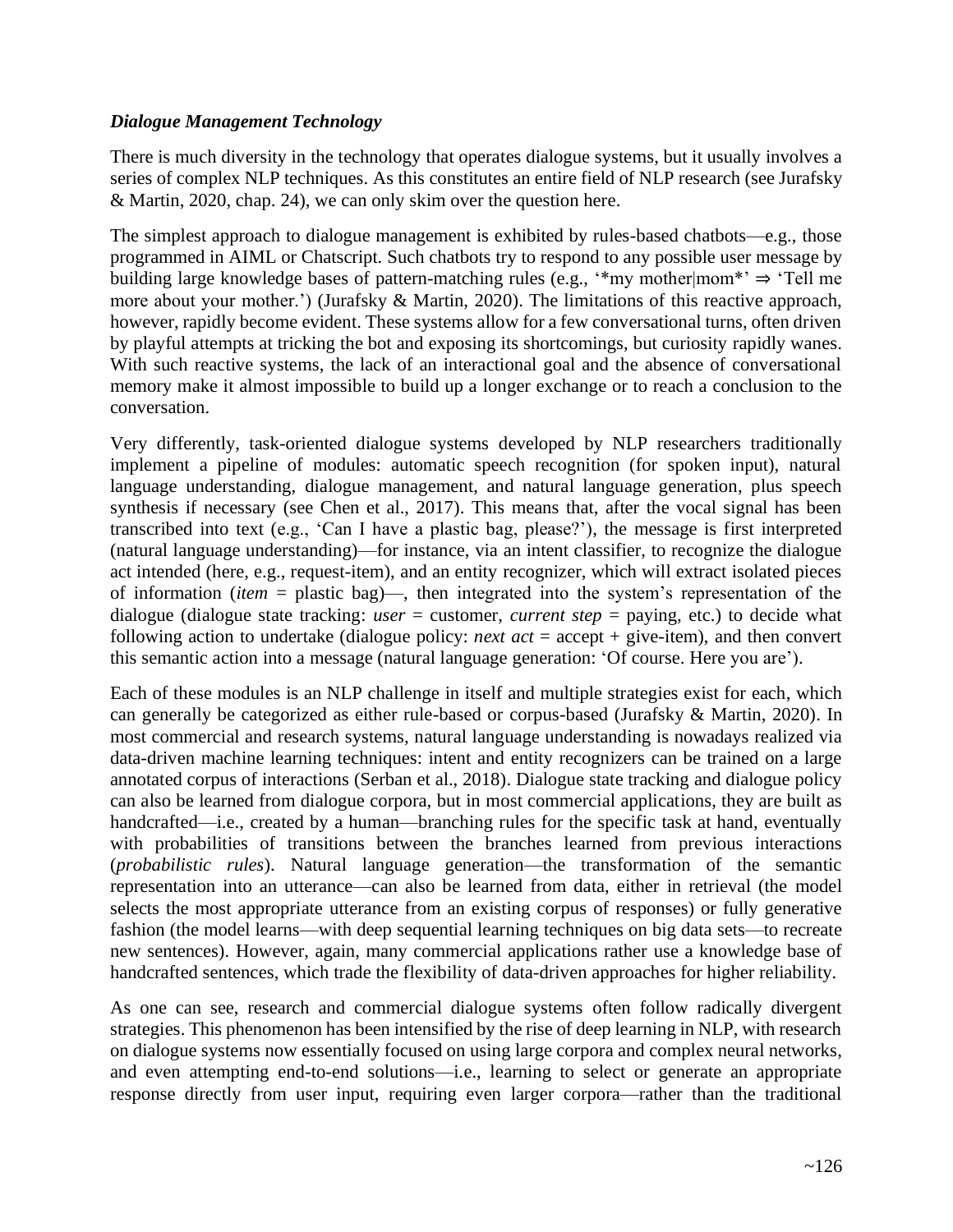pipeline approach we mentioned above, where the input passes through successive independent modules (Serban et al., 2018). Meanwhile, production systems continue to rely on hand-built rules and ad-hoc implementations, because of their accurate and predictable results (Chen et al., 2017). Recent commercial 'conversational AI' platforms, such as Google Dialogflow, Microsoft Bot Framework, IBM Watson Assistant, or the open-source framework Rasa, which together power most enterprise virtual agents, tend to combine data-driven understanding (intent and entity extraction) with handcrafted decision trees for dialogue state and policy, and prewritten messages for natural language generation.

Dialogue systems designed for language learning vary widely, depending on their research or applicative purpose, but most use hybrid approaches and do not hesitate to resort to ad-hoc solutions (Bibauw et al., 2019). Clever use of specific interface and task features can circumvent the limitations of a specific technology. For instance, Duolingo Bots' behavior was entirely handcrafted, thus limiting their ability to process unforeseen input, but constrained the virtual keyboard on smartphones and tablets to only accept text for which the bot knew how to respond. Intelligent task design and more controlled domains, by reducing the complexity and the unpredictability of the conversation, offer promising solutions for dialogue-based CALL.

## *Instructional Design and Tasks*

The complexity of dialogue management could give developers the impression that dialogue-based CALL is only an NLP problem. In the early literature, publications were mostly discussing technological challenges. However, the design of the interactional context, the task at hand, and the conversational content have equally important pedagogical consequences. Firstly, putting learners in front of a conversational agent without a precise task or instruction would be equally ineffective as telling two learners only to 'speak together' without a topic or a purpose. Secondly, learning only occurs from adequately designed interactions: 'children do not just learn by being exposed to a tutoring robot' (Belpaeme et al., 2018, p. 337). Thirdly, there is a tremendous technological distance between a system able to conduct specific tasks and one able to discuss any topic. Usable and satisfactory open-domain dialogue systems are still far off. Thus, even for solving technological shortcomings, instructional design is key, and discussing it, as well as disclosing instructional choices in research publications, of critical importance.

An instructional design framework of dialogue-based CALL necessarily starts from a definition of learning goals. Previous dialogue systems have essentially targeted either linguistic form, focusing on specific L2 structures (e.g., German dative in Wilske, 2015) or on pronunciation training (e.g., Engwall, 2012), or skills development (e.g., Dizon, 2020).

Deciding on a certain type of learning goal should orient the developer toward a certain type of dialogue system: narrative systems, close to interactive fiction and adventure games, offer mostly input and are thus ideal for primarily reading or listening practice; system-guided, form-focused systems are the go-to type for accuracy, grammar, and pronunciation training; and fully-interactive goal-oriented systems offer a lot of potential for fluency development in productive skills.

Beyond the type of system, multiple instructional features have to be decided in relation to the learning goals. Will the interface be oral-only, written-only, or multimodal? Does it require a visual embodiment of the agent—an avatar—with facial expressions or gestures? An important design choice is also the instructional focus: dialogue-based CALL lends itself well to both *focus-on-*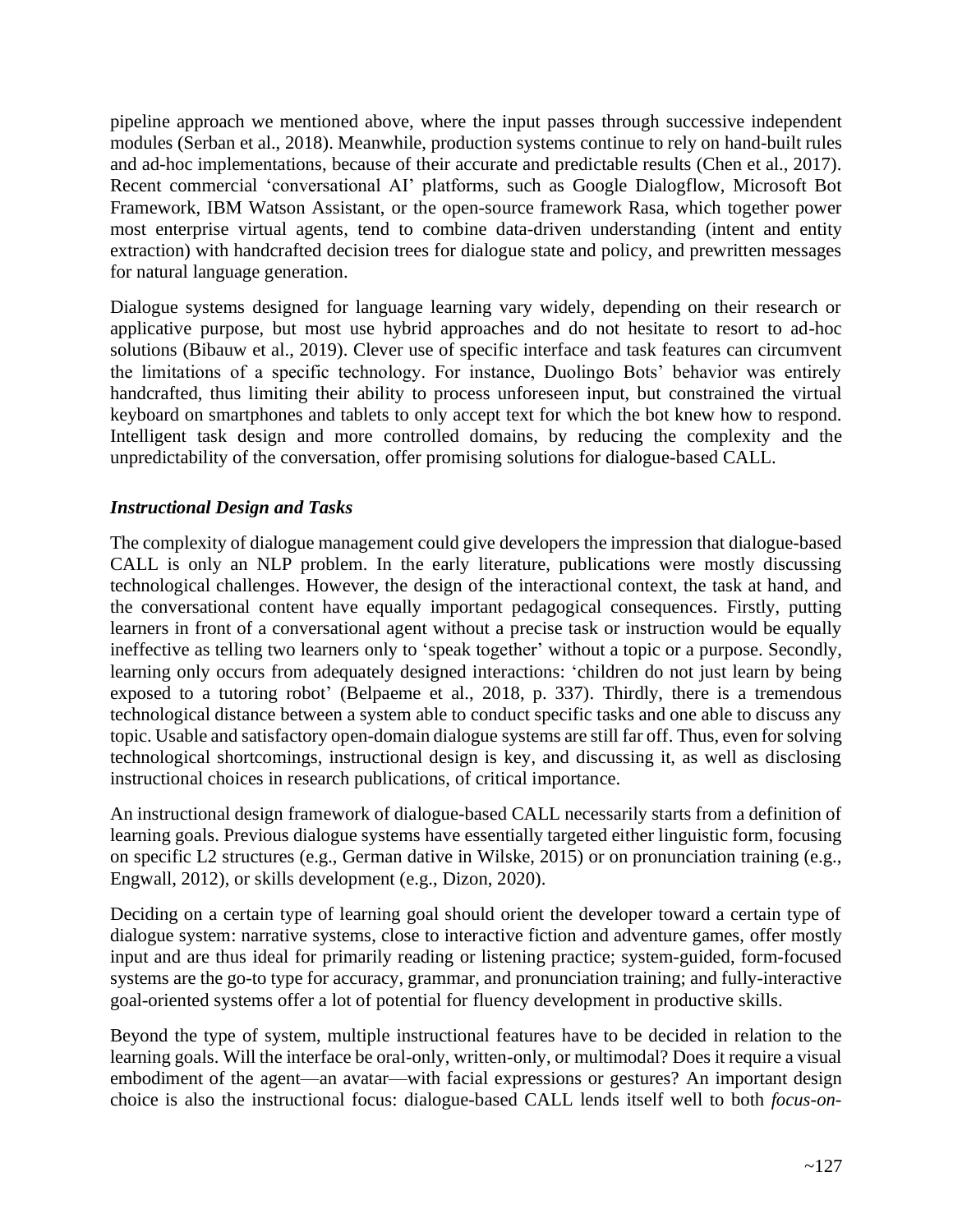*meaning* and *focus-on-form*. In the latter case, the provision of corrective feedback should be strongly considered, either in a communicatively integrated way, possibly as recasts (e.g., Wilske, 2015), or in more explicit and externalized ways (e.g., Cornillie et al., 2013).

The design of the conversational tasks themselves is critical as well, and closely linked to the system choices (see Sydorenko et al., 2019). Will the application offer one or multiple tasks? In the case of multiple tasks, what will be the progression? Is the expected dialogue symmetrical with both interlocutors sharing the initiative—or asymmetrical—where one interlocutor leads the whole exchange? In the latter case, will it be system-guided or user-guided? How should the task and its successful completion be internally modeled in the system? What will be the content of the virtual agent's messages? Will modeling of the expected responses be offered, and if so, how will modeling be integrated? What type of scaffolding will be provided to the learner? Will the application adapt the dialogue to the learner's proficiency level, for instance by implementing multiple versions of the task or the messages, varying in complexity?

It is also essential to inform the conversational tasks design from the rich framework offered by task-based language teaching research (González‐Lloret & Ortega, 2014). It offers insights regarding the effects of the sequencing of the tasks, particularly in terms of task complexity (Ziegler, 2016). For instance, adjusting the task complexity along resource-directing factors, such as reducing the number of elements mentioned in a dialogue or referring to 'here and now' rather than to 'there and then', might allow learner to dedicate more attention to developing the language of their responses (Robinson & Gilabert, 2007). Dialogue systems also open the possibility to repeat a conversational task several times with slight adjustments of both content—for motivation—and task complexity—for learning optimization.

In summary, there are many different ways to categorize dialogue systems for language learning, depending on their modality, their goal-orientation, or their degree of interactivity, adaptivity and user control. There is also a wide range of NLP options to carry out these dialogues, but in general, dialogue systems for language learning tend to use ad-hoc and simpler approaches, and pay a lot of attention to the instructional design, including the adequation to the learning goals, the provision of scaffolding and feedback, and the design of conversational tasks.

## **Current Contributions and Research**

In the last fifteen years, empirical research on dialogue systems for language learning has increased steadily. The budding field has now a decent amount of studies, offering emergent evidence of the effects of dialogue-based CALL in terms of learning outcomes and learners' attitudes, as well as the relative effects of specific design choices.

## *Effects on Learning Outcomes*

In the first meta-analysis on the subject, Bibauw et al. (2022) identified an overall medium effect of dialogue systems on language learning outcomes  $(d = 0.59)$ . This is slightly smaller than the observed effect of interaction with native and non-native speakers  $(d = 0.75)$  (Mackey & Goo, 2007), which is coherent with a vision of dialogue systems as a suboptimal stand-in for human interlocutors.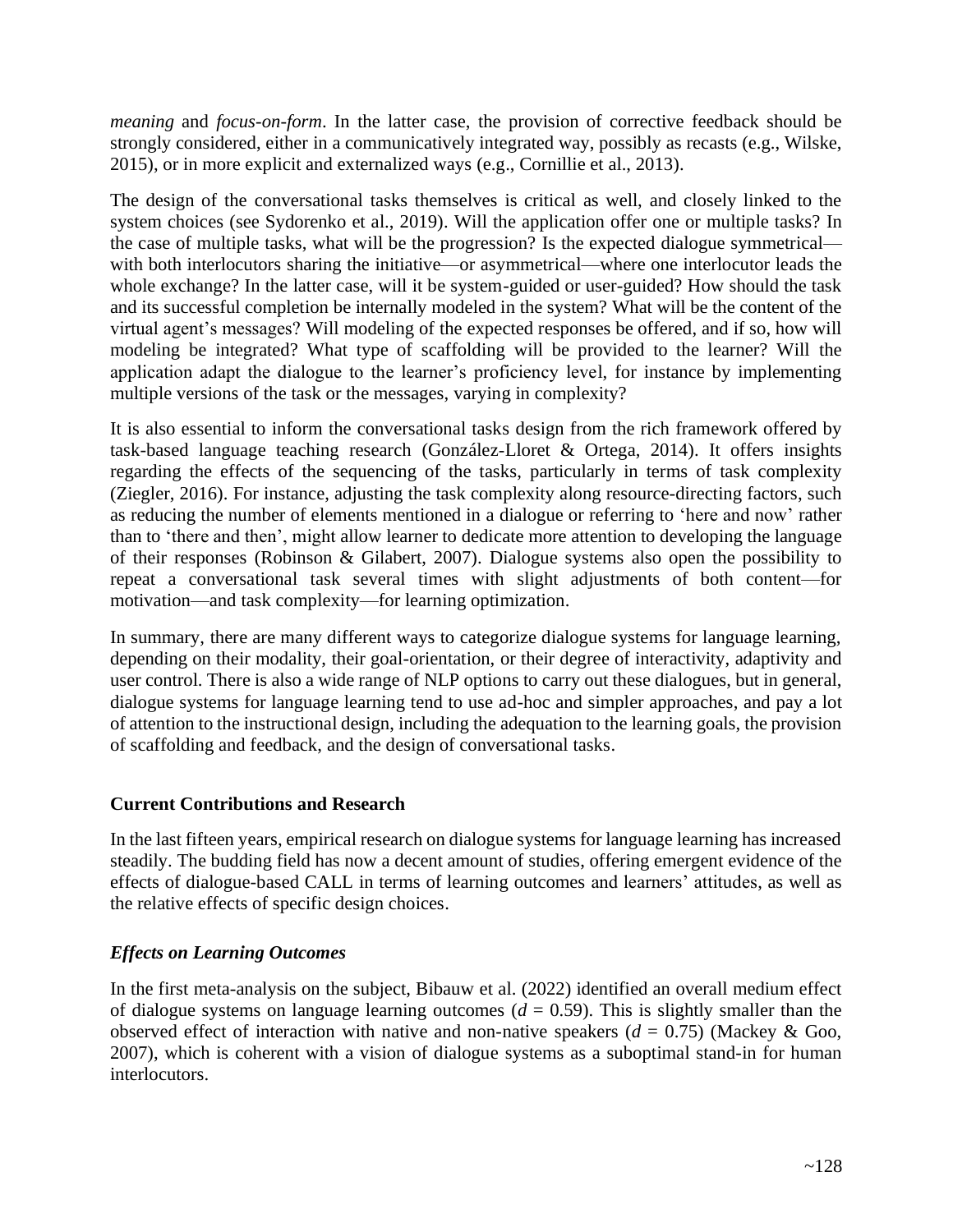More precisely, we know that dialogue systems lead to significant learning gains in vocabulary and grammatical outcomes, as measured in knowledge tests, and in general proficiency and accuracy, when measured in productive tests. How much they might affect productive complexity, and particularly fluency, is still unclear, due to a lack of evidence. It might in particular be necessary to implement long-term intervention studies to be able to observe significant effects on fluency and complexity, but the difficulty of content development has until now reduced most dialogue systems to short-term interventions. Effects were similar for speech-based and text-based systems, and they were equivalent across spoken and written test modalities, but they grew stronger when system modality and testing modality matched, indicating that, while transfer does happen across modalities—e.g., practicing orally also develops writing skills—, it is only partial. The sustainability of the learning gains also seemed high, as the decline between immediate and delayed post-tests was insignificant (Bibauw et al., 2022).

Recent studies are also providing rich insights and confirmation of the potential for dialogue systems in facilitating L2 learning and development (e.g., Hong et al., 2020). Dizon (2020) conducted a 10-weeks in-classroom intervention with Alexa, in which students interacted individually and freely with a smart speaker for 12 minutes each week, inspired by a list of commands they could use, including 'word of the day' quizzes, interactive storytelling skills like Earplay and socialbots interaction skills. The study evidenced significant learning gains in speaking proficiency—although not in listening comprehension—in comparison with the control group, confirming the usefulness of intelligent personal assistants for offering speaking practice in foreign language contexts.

Reviewing the related field of robot-assisted language learning, van den Berghe et al. (2019) identified mixed, but generally positive effects on vocabulary learning. Smaller learning gains were observed in multiple-sessions studies with young children, which could be explained by insufficient time-on-task. Yet, in single-session studies and studies with older children and adults, the learning gains from interacting with the robot were larger. When compared with a human tutor or peer, robots did not outperform interlocutors, but they demonstrated they can reach similar effects. (Note however that, in a few studies, robots were teleoperated by a human rather than programmed to work autonomously, as a dialogue system. This logically leads to behaviors closer to human reference.)

A domain that has seen a notable amount of dialogue-based CALL studies is pragmatics instruction. Using in some cases relatively accessible technological tools, such as page-by-page interaction with pre-recorded messages or self-analysis of their speech by the learners, researchers have been able to demonstrate that simulated conversations had strong effects on the acquisition of pragmatically appropriate speech acts (Alemi & Haeri, 2020; Sydorenko et al., 2018) and of formulaic expressions (Taguchi et al., 2017). Those studies also attest to the merit of embodied agents, either through a physical robot or presented dynamically on-screen (video recording or avatar), for the acquisition of politeness, gestures, and pragmatics in general (Alemi & Haeri, 2020).

## *Behavioral and Emotional Effects*

Besides learning outcomes, dialogue systems are also used for their potential to positively affect learner's attitudes. Multiple studies have shown that learners felt less anxious when interacting with a dialogue system than with a human interlocutor (e.g., Alemi et al., 2015). A neurological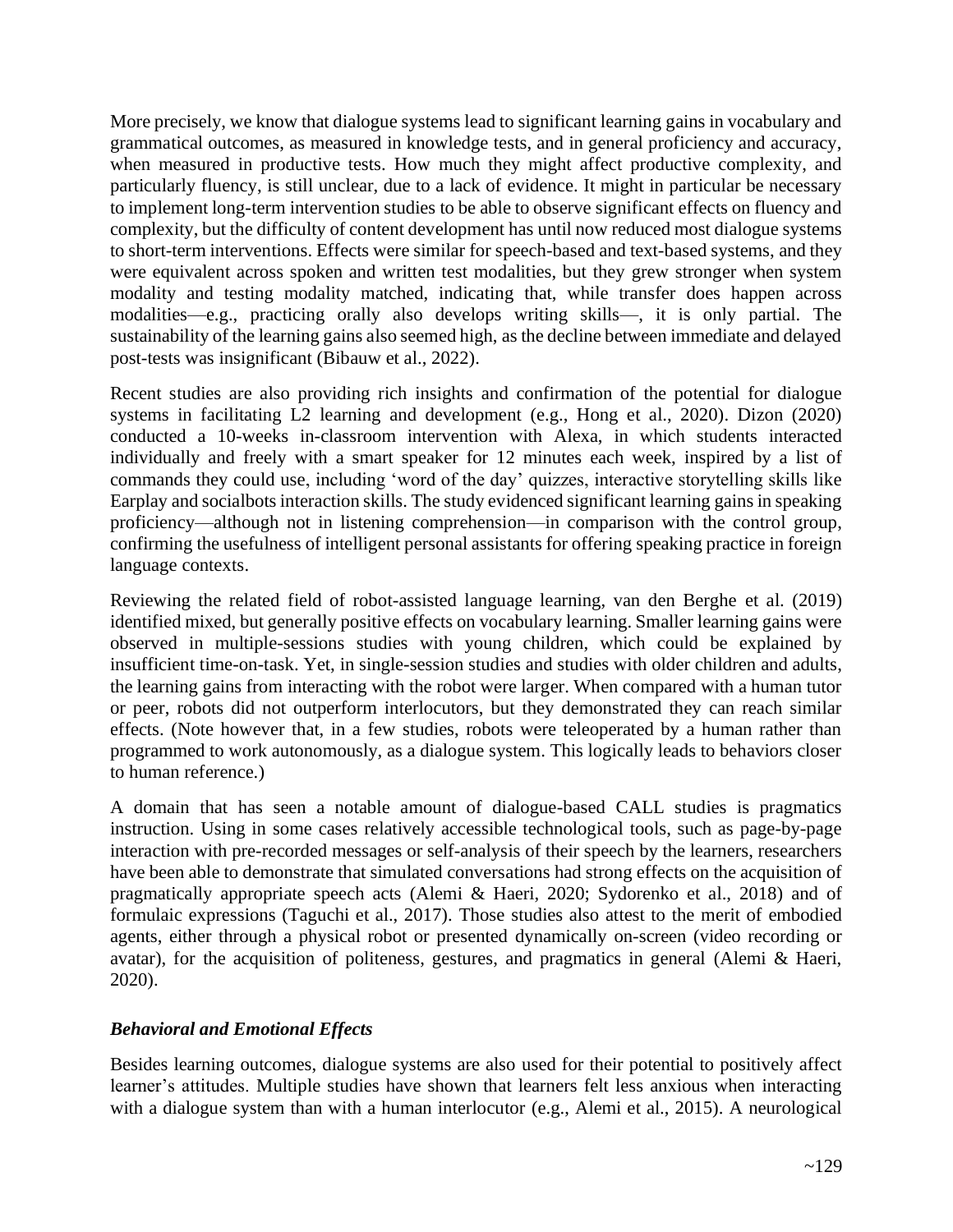study on brainwaves observed that students who were discussing with a chatbot were in a more relaxed state than those who were talking to a human interlocutor, although their attention was lower than those interacting face-to-face with their peer (Hsu, 2020).

Dialogue systems have even post-treatment effects, with learners reporting more satisfaction and confidence, more interest and motivation, lower anxiety, and demonstrating more engagement after interactions with robots (Alemi et al., 2015; Hong et al., 2020; Lee et al., 2011). They can also affect positively learners' willingness-to-communicate, especially when implementing conversational strategies (including modified input) and affective backchannel confirmations (Ayedoun et al., 2019).

Yet, like any technology, part of the interest could be the result of a novelty effect, which could wear off and bring down learners' motivation (Sydorenko et al., 2019). It is thus essential to maintain engaging and varied conversations if longer time-on-task is hoped for. Van den Berghe et al. (2019) also warn that communication breakdowns and technical issues might accentuate this drop in interest over time, as current NLP techniques are still susceptible to recognition failures or inadequate response selection.

## *Differential Effects of Systems*

A couple of studies have compared the effectiveness of different versions of a certain dialogue system. Wilske (2015) compared a constrained form-focused system, based on gap-filling, with a goal-oriented system where the user input was free and either recasts or metalinguistic feedback were provided. While her findings are somewhat limited by reduced sample size, the form-focused system produced the strongest immediate results, while outcomes for the goal-oriented system with recasts seemed to last longer. The latter also induced stronger gains in speaking fluency, but only in one of the tasks.

Regarding physical robots, van den Berghe et al. (2019) conclude that the most promising results are obtained when a robot is used as a teaching assistant or as a peer, rather than as an independent tutor. They hypothesize that the current state of dialogue management technology might not be sophisticated enough for robots to provide effective tutoring on their own. This supports the emphasis in dialogue-based CALL on the use of virtual agents in conversational tasks, rather than to impart direct instruction.

A recent study by Engwall and Lopes (2020) comparing four robot behaviors with pairs of learners demonstrated that, overall, learners preferred an 'interviewer' robot, which would ask questions to each learner at a time, at least at an initial stage. Behaviors where the robot would either mostly keep the floor ('narrator') or, conversely, encourage learners to address each other, were less appreciated. However, in subsequent sessions and for more proficient learners, a more dynamic and personalized behavior ('interlocutor'), which targeted a three-way interaction between the robot and the peers, was preferred. This finding suggests the need for adaptive system behavior both learner-adaptation and process-adaptation.

Bibauw et al.'s (2022) meta-analysis demonstrated significant effects of form-focused and goaloriented systems, although there is insufficient empirical data to show an effect for narrative and reactive systems. Importantly, the addition of corrective feedback to any dialogue system almost doubles the observed effect ( $d = 0.38$  without,  $d = 0.68$  with implicit, and  $d = 0.73$  with explicit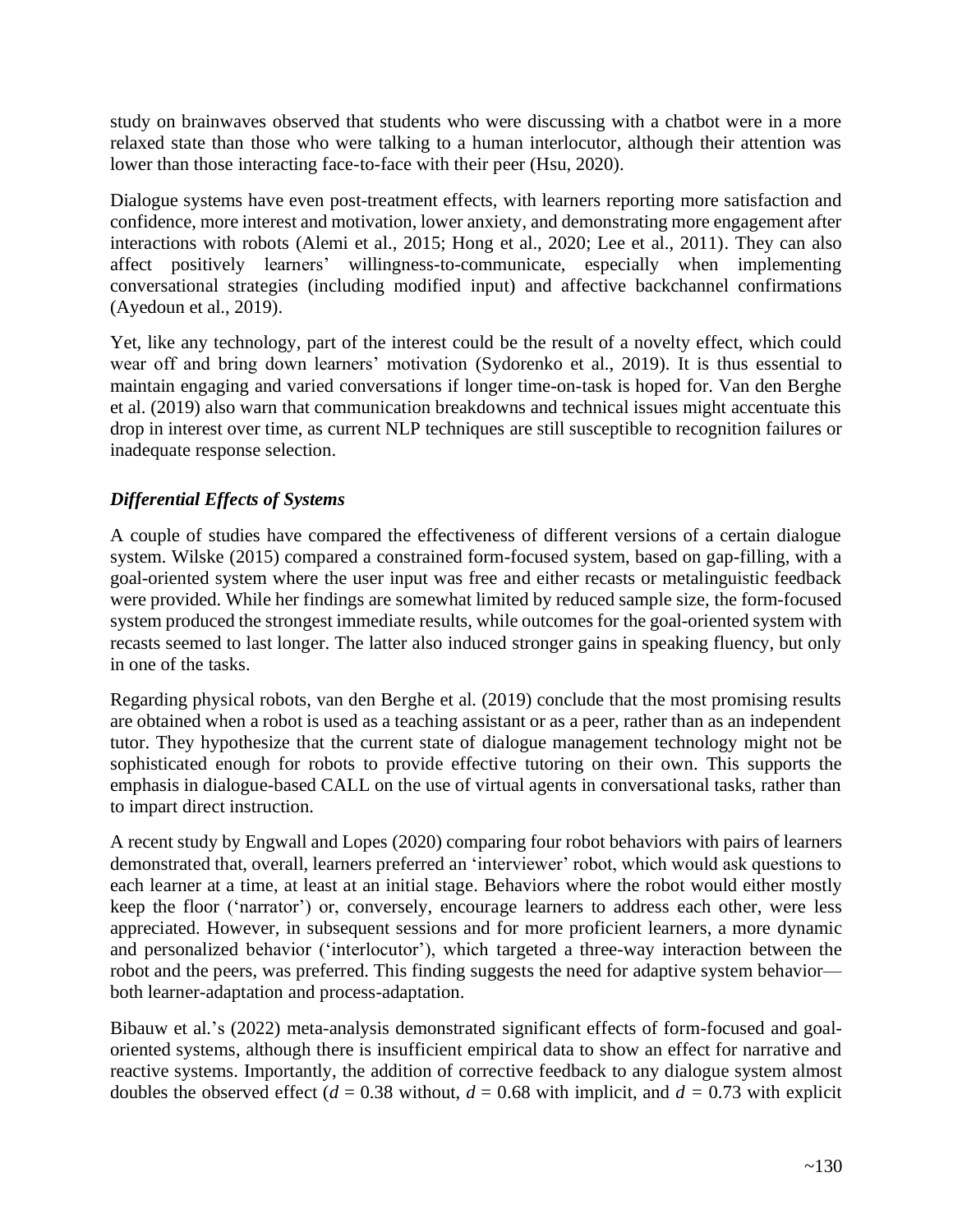feedback), confirming the well-established pedagogical importance of feedback, and the fact that corrective feedback makes a difference even on top of interactional feedback. A similar multiplier effect accompanies the gamification of the experience, which encourages the consideration of game-based motivational elements in future systems.

## **Recommendations for Practice and Development**

## *Dialogue Systems in Instructed SLA*

Teachers identify two priority uses for dialogue-based CALL: as extra out-of-class conversational practice, and as diagnostic tools for formative assessment (Timpe-Laughlin et al., 2020).

The first obstacle facing anyone willing to use dialogue systems in a language learning context is the availability of applications. Among the very few publicly accessible systems designed for SLA are the Mondly chatbot<sup>1</sup> and the virtual reality-enabled ImmerseMe<sup>2</sup>, both available for many target languages and offering system-guided interactions focused on pronunciation. English language learners can also practice in open-ended written conversations with relatively limited chatbots such as Andy<sup>3</sup> and Tutor Mike<sup>4</sup>.

Reactive systems, such as general-purpose chatbots and—to a lesser extent—intelligent personal assistants (e.g., Google Assistant), might not offer the richest affordances for language learning, due to the limited depth of conversations and their relative aimlessness in the absence of tasks, but they have the major advantage of being easily and freely available. Amazon's Alexa has in particular been used in various educational settings as the versatility offered by external 'skills' allows for extensibility of the platform, for instance with interactive storytelling or word-learning content (Dizon, 2020).

For language teachers who would like to use such systems with their learners, the key will be to design a series of tasks and instructions to guide the learners in their interactions. Tasks should align with the learning goals, and encourage conversational exploration. Make sure however to pilot them with the target system, to ensure that the tasks can be achieved with it as foreseen and to identify possible sources of communication breakdown for learners.

The success of dialogue-based CALL with learners will strongly depend on the preparation of the learners before the interaction with the automated agent, and on the scaffolding provided, either by the agent or the teacher (Timpe-Laughlin et al., 2020). In particular, the place of modeling should be anticipated (Sydorenko et al., 2019): will the system model the speech acts later expected from the learners or does it require prior learning of certain language resources? Integrating modeling in the virtual dialogue enables the system to be used autonomously and ensures a smoother progression from exposure to use, but it is not always feasible, especially if the teacher has no

<sup>1</sup> https://www.mondly.com/

<sup>2</sup> https://www.immerseme.co/

<sup>3</sup> https://andychatbot.com/

<sup>4</sup> https://www.rong-chang.com/tutor\_mike.htm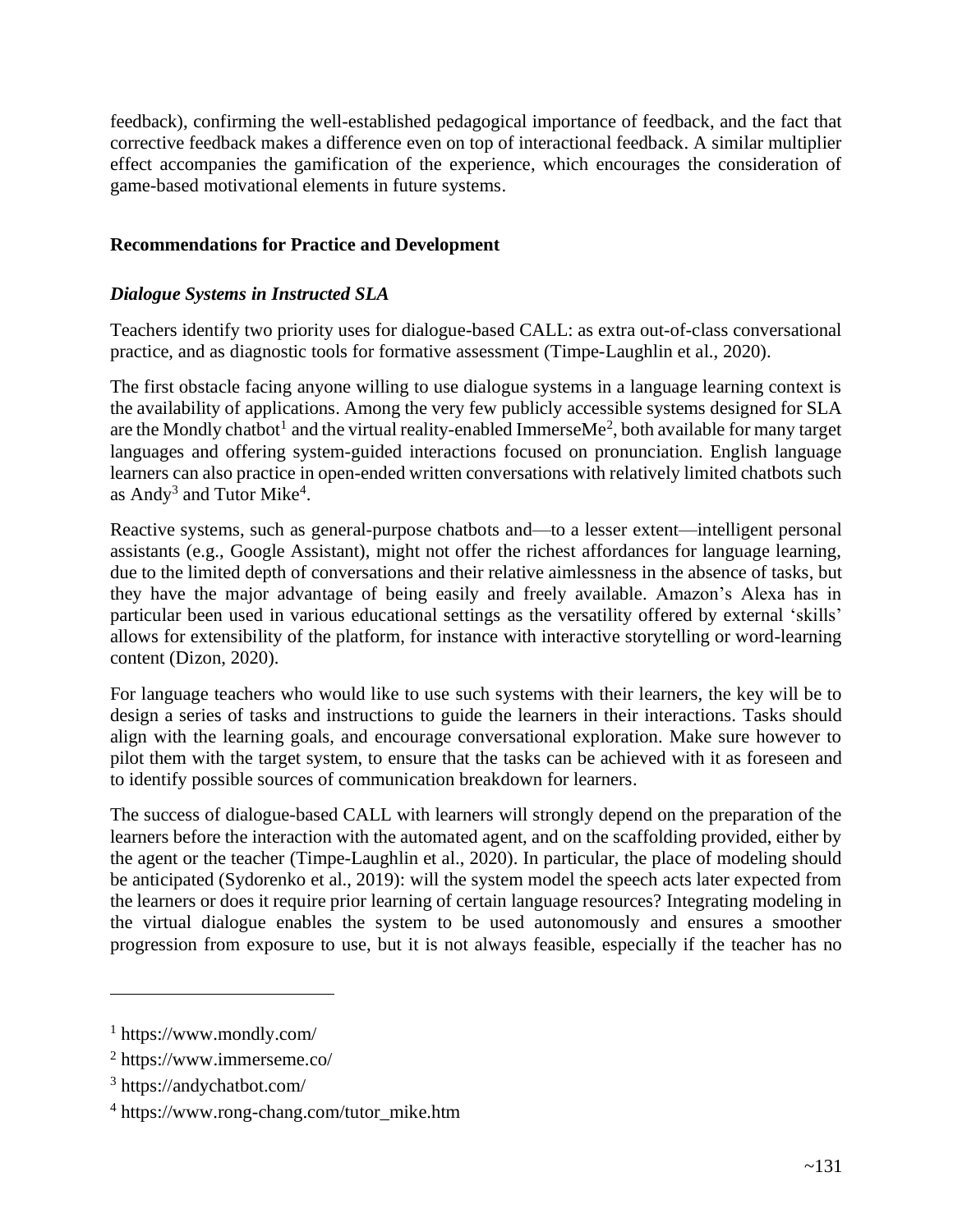control over the dialogue agent. In such cases, the pre-task phase will need to prepare the learners and provide models before they start the conversation.

Finally, dialogue systems and robots should not be seen as strictly individual learning tools. On the contrary, various studies have demonstrated that collaborative use of dialogue-based CALL applications not only has no negative effect (Dizon, 2020) but can be very fruitful (Engwall  $\&$ Lopes 2020). In particular, having learners interact in pairs with a dialogue system allows for circumventing both learners' language deficiencies and the system's limitations, by turning to the peer in case of communication breakdowns.

## *Development of Dialogue Systems*

Developing a new dialogue-based CALL application is a complex and long-term endeavor. It is not, however, reserved for NLP programmers, as certain tools make the creation of a less ambitious conversational system more accessible. 'Conversational AI' cloud-based commercial platforms, such as Google DialogFlow<sup>5</sup>, Facebook Messenger Platform<sup>6</sup>, or Microsoft Bot Framework<sup>7</sup>, make it feasible to program a chatbot without any coding or server management. They offer a probabilistic natural language understanding engine, composed of intent recognition and entity extraction, combined with a decision tree for response selection, in other words, a relatively advanced set-up, much preferable to classic pattern-matching chatbots. To avoid being confined to a proprietary framework, open-source frameworks such as Rasa<sup>8</sup> and DeepPavlov<sup>9</sup> offer equally powerful tools, but will require some familiarity with Python programming. The main limitation of all these solutions is that they are primarily designed for question-answering enterprise chatbots, hence trying to respond to the user's needs in as few turns as possible. Of course, in L2 practice, longer conversations are desirable, and adjustments will be necessary.

Designing a dialogue system starts from the exploration of human dialogues through corpora, or through wizard-of-oz experiments, in which users' messages are actually answered by a human writing the responses to be uttered by the system. The design process should be iterative, going through multiple rounds of prototyping, testing and incremental development. Awareness of technological shortcomings and potential issues is also essential: the state-of-the-art in the multiple techniques required to process dialogue, while rapidly advancing, is still error-prone (Belpaeme et al., 2018).

Developers should also pay a lot of attention to the tasks and the interaction design (and report those choices in detail in publications). Systems should try to offer opportunities for longer and increasingly complex conversations, by incorporating more negotiation and growing complexity in the tasks. For instance, in a dialogue about scheduling a meeting, the virtual interlocutor could have limited availability or suddenly remember another engagement, requiring more back-andforth proposals (Timpe-Laughlin et al., 2020). To maintain motivation and engagement, they

<sup>5</sup> https://cloud.google.com/dialogflow

<sup>6</sup> https://developers.facebook.com/docs/messenger-platform/built-in-nlp/

<sup>7</sup> https://dev.botframework.com/

<sup>8</sup> https://rasa.com/

<sup>9</sup> https://deeppavlov.ai/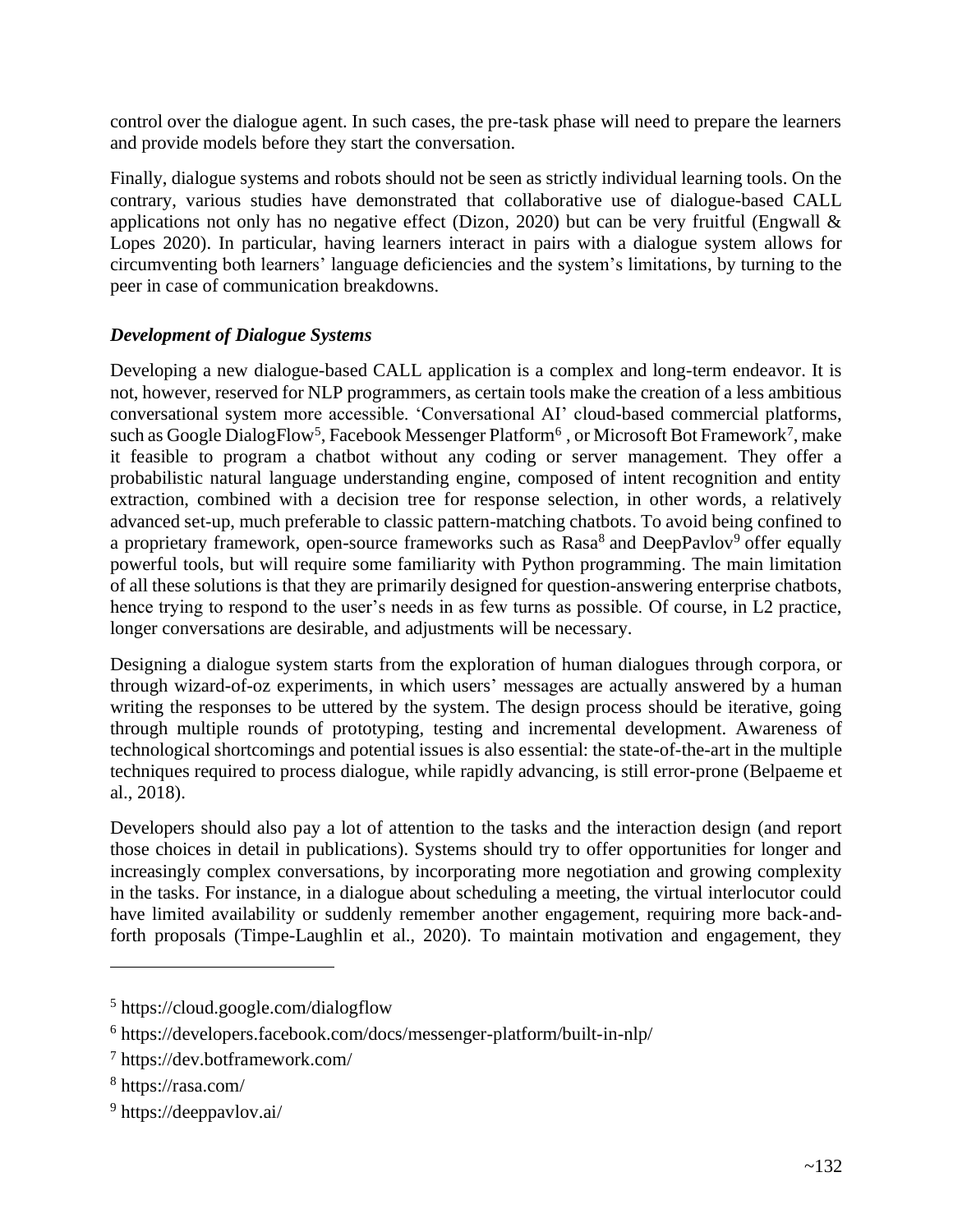should also avoid repetitiveness, which requires a least a minimal conversational memory of both system and interlocutor's previous turns (Engwall & Lopes, 2020). Two other key factors of pedagogical success are scaffolding and feedback (Timpe-Laughlin et al., 2020). Implementation of corrective feedback can make the difference between negligible and significant impact (Bibauw et al., 2022). The quality of corrective and interactional feedback is crucial to ensure uptake and acquisition.

## **Future Directions**

*Development and access to dialogue systems for autonomous language learning*. The demand for online learning is higher than ever, and for language learning, this often requires new ways for the autonomous practice of spontaneous written or oral production. Dialogue systems can offer an ideal tool for meaning-focused interaction in this context, potentially less anxiety-ridden and more adaptable to each learner's proficiency level. However, this will require a very systematic effort to further develop existing prototypes of dialogue systems and to make them accessible to the general public. Strategic alliances between research-oriented designers and industry developers will probably be needed to take on this challenge, considering the amplitude of the required developments. Following the initiative of Timpe-Laughlin and colleagues (2020), it is also essential to work with language teachers on their expectations and needs for such systems, as the success of the technology will depend on its adoption by teachers and learners.

*Extended and comparative effectiveness studies.* We now have an emerging body of studies on the effectiveness of dialogue systems for language learning. Yet, we lack evidence of effects on multidimensional constructs such as fluency and complexity. To be able to achieve visible learning gains in those areas, longer interventions are necessary, which require systems designed for longer time-on-task (most studies to date had interventions close to one hour). On another note, research should move beyond single-intervention studies and comparisons with no-system control conditions, toward comparisons between different implementations of simulated dialogues. More precise insights can be gained from the observation of alternating features in a specific system.

*Dialogue systems for SLA research.* The designed and focused interactions offered by dialogue systems constitute an ideal environment to research SLA theories, particularly to test interactionist hypotheses. They offer reproducible conditions of interactions, something that could be difficult to achieve with human interlocutors, while remaining realistic (Taguchi et al., 2017). Besides, abundant process data, including keystroke information, audio signal, and interface engagement, can easily and systematically be collected during the dialogue. This offers major potential for realtime analysis of learner's language and behavior in spontaneous practice conditions. By combining these technical advantages with varying features or characteristics of the system's behavior or implementation, possibly in a cross-sectional and randomized fashion for users, researchers can observe very precisely how the interactional variations influence learner's processes and performance.

*Dialogue systems for language testing.* Dialogue-based CALL also presents rich opportunities for the assessment of spontaneous L2 speaking or writing abilities (Litman et al., 2018). Due to their predictable and reproducible nature, simulated conversations can be used as an ideal computerguided speaking test. Independently of the analysis of learners' performance (automatically or by a human rater), such interactions offer possibilities for observing generic productive proficiency,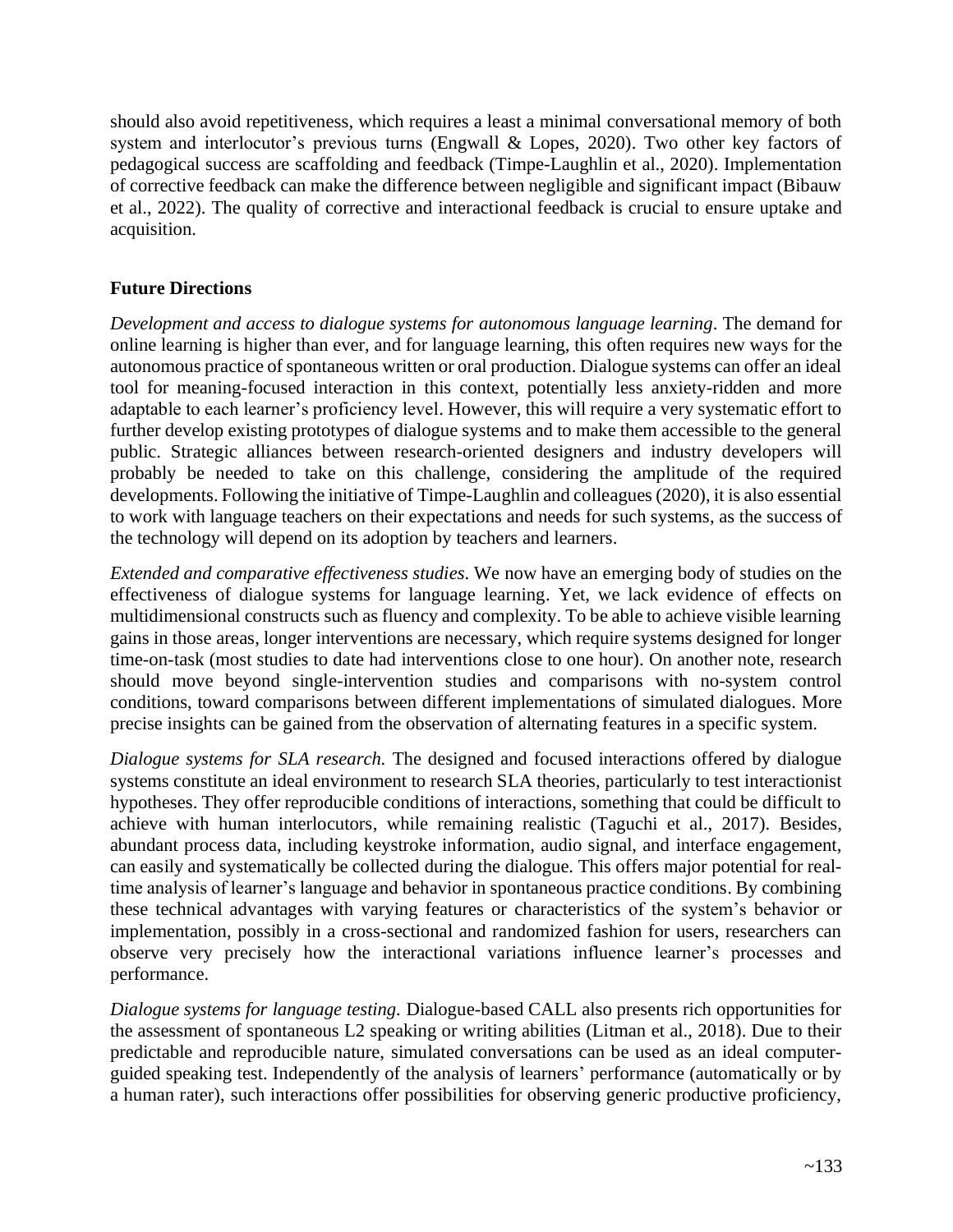target structures use, but also conversational strategies and dialogue fluency. They could be used both for allowing formative assessment on speaking and writing performance outside the classroom, as well as for summative assessment in higher stakes context.

*Adaptivity and personalization*. Finally, a very promising path for future dialogue systems' development is adaptivity. Most automated agents do not adapt their language to the proficiency level of their interlocutors, thus limiting their target audience to either very homogeneous or advanced groups of learners. Implementing adaptivity into their conversation would make them much more flexible and would provide scaffolding to learners, including by potentially offering modified input and other forms of negotiation of meaning when the learner signals a lack of understanding. With a precise detection and representation of the learner's interlanguage, the virtual agent could even optimize the pace of introduction of new vocabulary or target structures, or encourage the learner to use known-but-rarely-used words and structures. However, such adaptive behavior in dialogue is particularly complex to achieve, considering the already-complex dialogue management processes.

In general, dialogue systems offer very rich opportunities for language learners, testers, and researchers. While the technology still has a lot of ground to cover before reaching fully adaptive and natural interactions, it can already be put to use in carefully designed conversational tasks, with clear positive effects. The technology only needs more developers, researchers, and practitioners to bring it to its full potential.

## **Further Readings**

Bibauw, S., François, T., & Desmet, P. (2019). Discussing with a computer to practice a foreign language: Research synthesis and conceptual framework of dialogue-based CALL. *Computer Assisted Language Learning*, *32*(8), 827–877.<https://doi.org/10.1080/09588221.2018.1535508>

Research synthesis of the field of dialogue systems for language learning, covering historical, conceptual, typological, methodological, and effectiveness aspects.

Belpaeme, T., Vogt, P., van den Berghe, R., Bergmann, K., Göksun, T., de Haas, M., Kanero, J., Kennedy, J., Küntay, A. C., Oudgenoeg-Paz, O., Papadopoulos, F., Schodde, T., Verhagen, J., Wallbridge, C. D., Willemsen, B., de Wit, J., Geçkin, V., Hoffmann, L., Kopp, S., … Pandey, A. K. (2018). Guidelines for designing social robots as second language tutors. *International Journal of Social Robotics*, *10*(3), 325–341. [https://doi.org/10.1007/s12369-018-0467-6](https://doi.org/10en.1007/s12369-018-0467-6)

The paper summarizes approaches and insights specifically for developing social robots for language learning.

Jurafsky, D., & Martin, J. H. (2020). Dialogue systems and chatbots. In *Speech and language processing: An introduction to natural language processing, computational linguistics, and speech recognition* (3rd ed. draft, pp. 487–517).<https://web.stanford.edu/~jurafsky/slp3/26.pdf>

The chapter covering dialogue systems in the reference NLP textbook provides an up-todate overview of the subject, from a technological point of view.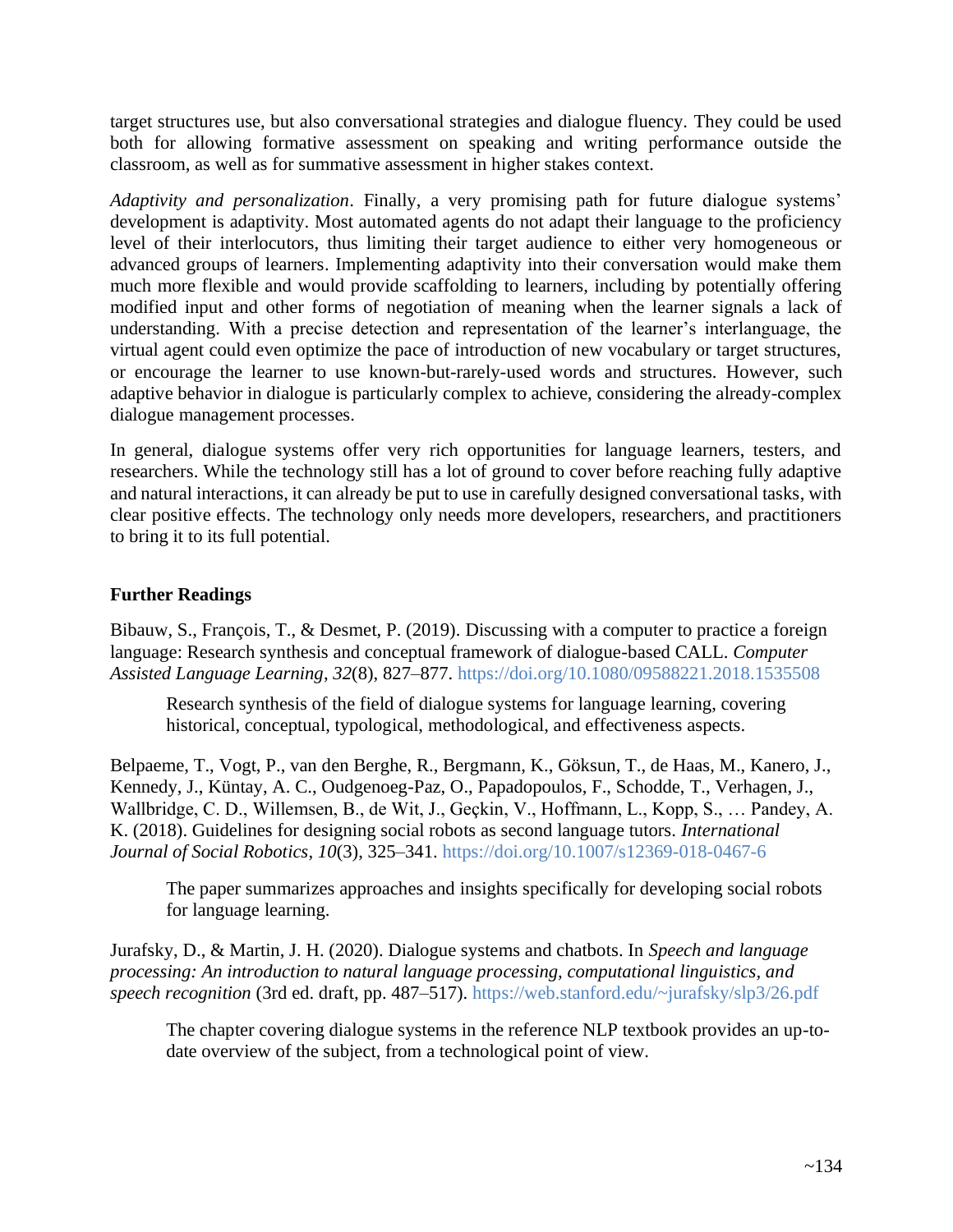#### **References**

- Alemi, M., & Haeri, N. (2020). Robot-assisted instruction of L2 pragmatics: Effects on young EFL learners' speech act performance. *Language Learning & Technology*, *24*(2), 86–103. https://doi.org/10125/44725
- Alemi, M., Meghdari, A., & Ghazisaedy, M. (2015). The impact of social robotics on L2 learners' anxiety and attitude in English vocabulary acquisition. *International Journal of Social Robotics*, *7*(4), 523–535. https://doi.org/10.1007/s12369-015-0286-y
- Ayedoun, E., Hayashi, Y., & Seta, K. (2019). Adding communicative and affective strategies to an embodied conversational agent to enhance second language learners' willingness to communicate. *International Journal of Artificial Intelligence in Education*, *29*(1), 29–57. https://doi.org/10.1007/s40593-018-0171-6
- Belpaeme, T., Vogt, P., van den Berghe, R., Bergmann, K., Göksun, T., de Haas, M., Kanero, J., Kennedy, J., Küntay, A. C., Oudgenoeg-Paz, O., Papadopoulos, F., Schodde, T., Verhagen, J., Wallbridge, C. D., Willemsen, B., de Wit, J., Geçkin, V., Hoffmann, L., Kopp, S., … Pandey, A. K. (2018). Guidelines for designing social robots as second language tutors. *International Journal of Social Robotics*, *10*(3), 325–341. https://doi.org/10.1007/s12369-018-0467-6
- Bibauw, S., François, T., & Desmet, P. (2019). Discussing with a computer to practice a foreign language: Research synthesis and conceptual framework of dialogue-based CALL. *Computer Assisted Language Learning*, *32*(8), 827–877. https://doi.org/10.1080/09588221.2018.1535508
- Bibauw, S., François, T., & Desmet, P. (2015). Dialogue-based CALL: an overview of existing research. In F. Helm, L. Bradley, M. Guarda, & S. Thouësny (Eds.), *Critical CALL – Proceedings of the 2015 EUROCALL Conference, Padova, Italy* (pp. 57–64). Research-publishing.net. https://doi.org/10.14705/rpnet.2015.000310
- Bibauw, S., Van den Noortgate, W., François, T., & Desmet, P. (2022). Dialogue systems for language learning: A meta-analysis. *Language Learning & Technology*, *26*(1), to be published.
- Chen, H., Liu, X., Yin, D., & Tang, J. (2017). A survey on dialogue systems: Recent advances and new frontiers. *ACM SIGKDD Explorations Newsletter*, *19*(2), 25–35. https://doi.org/10.1145/3166054.3166058
- Cornillie, F., Lagatie, R., Vandewaetere, M., Clarebout, G., & Desmet, P. (2013). Tools that detectives use: In search of learner-related determinants for usage of optional feedback in a written murder mystery. In P. Hubbard, M. Schulze, & B. Smith (Eds.), *Learner-Computer Interaction in Language Education: A Festschrift in Honor of Robert Fischer* (pp. 22–45). CALICO.
- Dizon, G. (2020). Evaluating intelligent personal assistants for L2 listening and speaking development. *Language Learning & Technology*, *24*(1), 16–26. https://doi.org/10125/44705
- Engwall, O. (2012). Analysis of and feedback on phonetic features in pronunciation training with a virtual teacher. *Computer Assisted Language Learning*, *25*(1), 37–64. https://doi.org/10.1080/09588221.2011.582845
- Engwall, O., & Lopes, J. (2020). Interaction and collaboration in robot-assisted language learning for adults. *Computer Assisted Language Learning*. https://doi.org/10.1080/09588221.2020.1799821
- Eskenazi, M. (2009). An overview of spoken language technology for education. *Speech Communication*, *51*(10), 832–844. https://doi.org/10.1016/j.specom.2009.04.005
- Fryer, L. K., Coniam, D., Carpenter, R., & Lăpușneanu, D. (2020). Bots for language learning now: Current and future directions. *Language Learning & Technology*, *24*(2), 8–22. https://doi.org/10125/44719
- Gass, S. M., & Mackey, A. (2015). Input, interaction, and output in second language acquisition. In B. VanPatten & J. Williams (Eds.), *Theories in second language acquisition: An introduction* (2nd ed., pp. 180–206). Routledge.
- González‐Lloret, M., & Ortega, L. (2014). Towards technology-mediated TBLT: an introduction. In M. González-Lloret & L. Ortega (Eds.), *Technology-mediated TBLT: Researching technology and tasks* (pp. 1–22). John Benjamins.
- Han, J. (2012). Robot assisted language learning. *Language and Learning Technology*, *16*(3), 1–9.
- Heift, T., & Schulze, M. (2015). Research timeline: Tutorial computer-assisted language learning. *Language Teaching*, *48*(4), 471–490. https://doi.org/10.1017/S0261444815000245
- Holland, V. M., Kaplan, J. D., & Sams, M. R. (Eds.). (1995). *Intelligent language tutors: Theory shaping technology*. Lawrence Erlbaum.